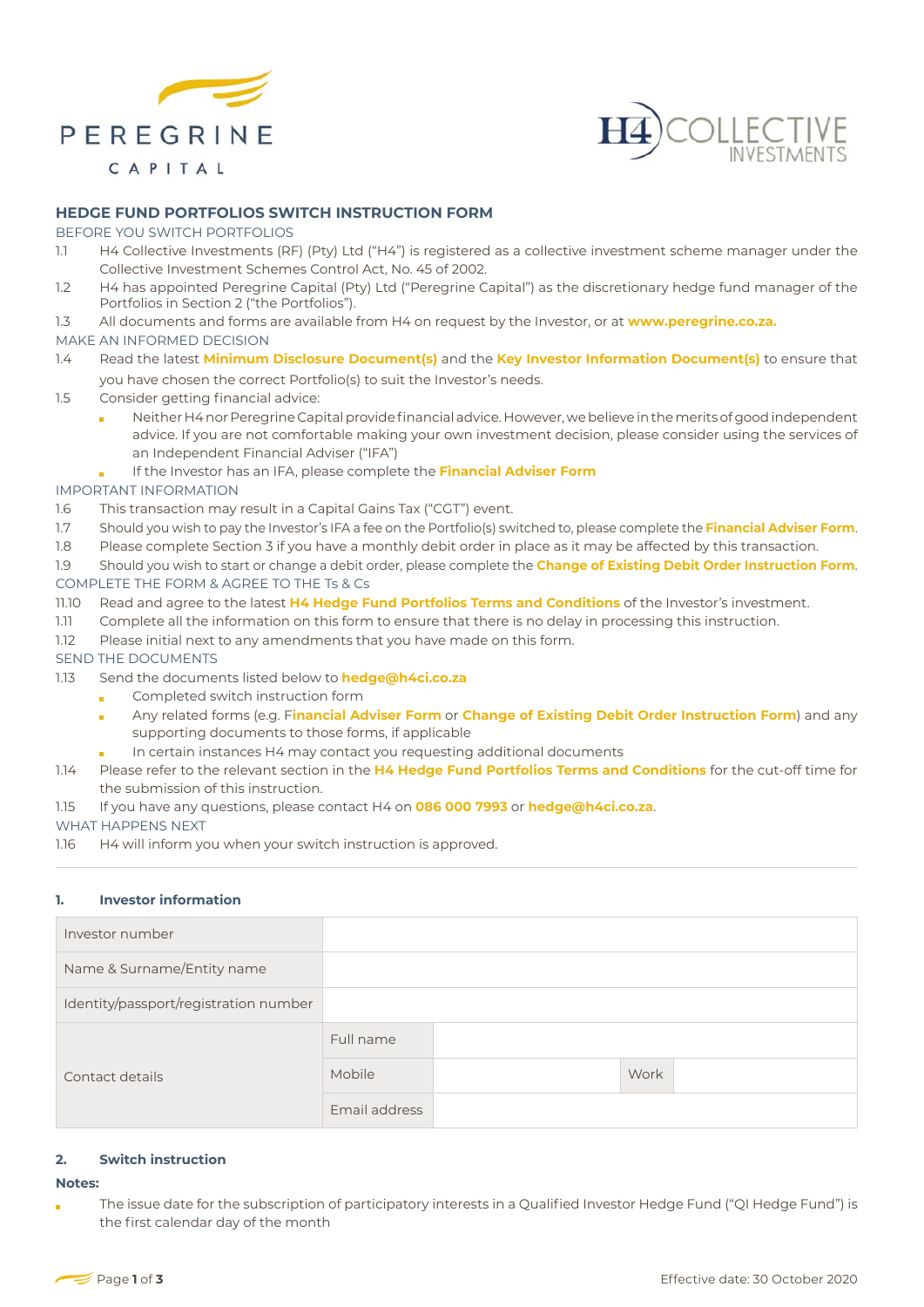- QI Hedge Funds are monthly dealing portfolios and therefore 1 calendar months' notice is required to switch between Portfolio's
- If you are not currently invested in the QI Hedge Fund Portfolio(s) that you wish to switch to, the minimum lump É sum investment amounts apply as indicated in the table below. The minimum lump sum investment amount of R1 million for investment in a QI Hedge Fund is a regulatory minimum requirement and cannot be amended or waived by H4
- Please contact H4 should you wish to switch Portfolio(s) and the investment amounts do not meet the minimum amounts indicated in the table below

| <b>Portfolios</b>                                  | <b>Lump Sum</b><br><b>Investment Amount</b> | <b>Additional Lump Sum In-</b><br>vestment Amount |
|----------------------------------------------------|---------------------------------------------|---------------------------------------------------|
| Peregrine Capital High Growth H4 QI Hedge Fund     | R1000000                                    | R 50 000                                          |
| Peregrine Capital Pure Hedge H4 QI Hedge Fund      | R1000000                                    | R 50 000                                          |
| Peregrine Capital Dynamic Alpha H4 QI Hedge Fund   | R1000000                                    | R 50 000                                          |
| Peregrine Capital High Growth H4 Retail Hedge Fund | R <sub>25</sub> 000                         | R 5 000                                           |
| Peregrine Capital Pure Hedge H4 Retail Hedge Fund  | R <sub>25</sub> 000                         | R 5 000                                           |

**Switch from:** Indicate the Portfolio(s) you would like to switch from

| <b>Portfolios</b>                                  | <b>Switch Date</b> | Amount |
|----------------------------------------------------|--------------------|--------|
| Peregrine Capital High Growth H4 QI Hedge Fund     |                    | R      |
| Peregrine Capital Pure Hedge H4 QI Hedge Fund      |                    | R      |
| Peregrine Capital Dynamic Alpha H4 QI Hedge Fund   |                    | R      |
| Peregrine Capital High Growth H4 Retail Hedge Fund |                    | R      |
| Peregrine Capital Pure Hedge H4 Retail Hedge Fund  |                    | R      |

|                                                                         | R      |  |  |
|-------------------------------------------------------------------------|--------|--|--|
|                                                                         | R      |  |  |
|                                                                         | R      |  |  |
|                                                                         | R      |  |  |
| <b>Switch to:</b> Indicate the Portfolio(s) you would like to switch to |        |  |  |
| <b>Switch Date</b>                                                      | Amount |  |  |
|                                                                         | R      |  |  |
|                                                                         | R      |  |  |
|                                                                         | R      |  |  |
|                                                                         | R      |  |  |
|                                                                         | R      |  |  |
|                                                                         |        |  |  |

# **3. Debit order instructions (if applicable)**

Your monthly debit order may be affected by this switch instruction. How would you like your existing debit order to be treated after this switch?

- $\Box$ Debit order instruction to remain unchanged
- $\Box$ Change or cancel debit order instruction, please complete the **Change of Existing Debit Order Instruction Form**

#### **4. Investor declaration and consent**

By signing below, I/we, the Investor (or for and on behalf of the Investor), confirm that:

- 4.1 I/we have been free to obtain such independent legal, financial, tax and/or other professional advice in relation to this instruction and have taken, or otherwise dispensed with, such advice;
- 4.2 I/we understand that H4 may be legally obliged to disclose the information contained in this form to the South African Revenue Services, and do not object to this disclosure;